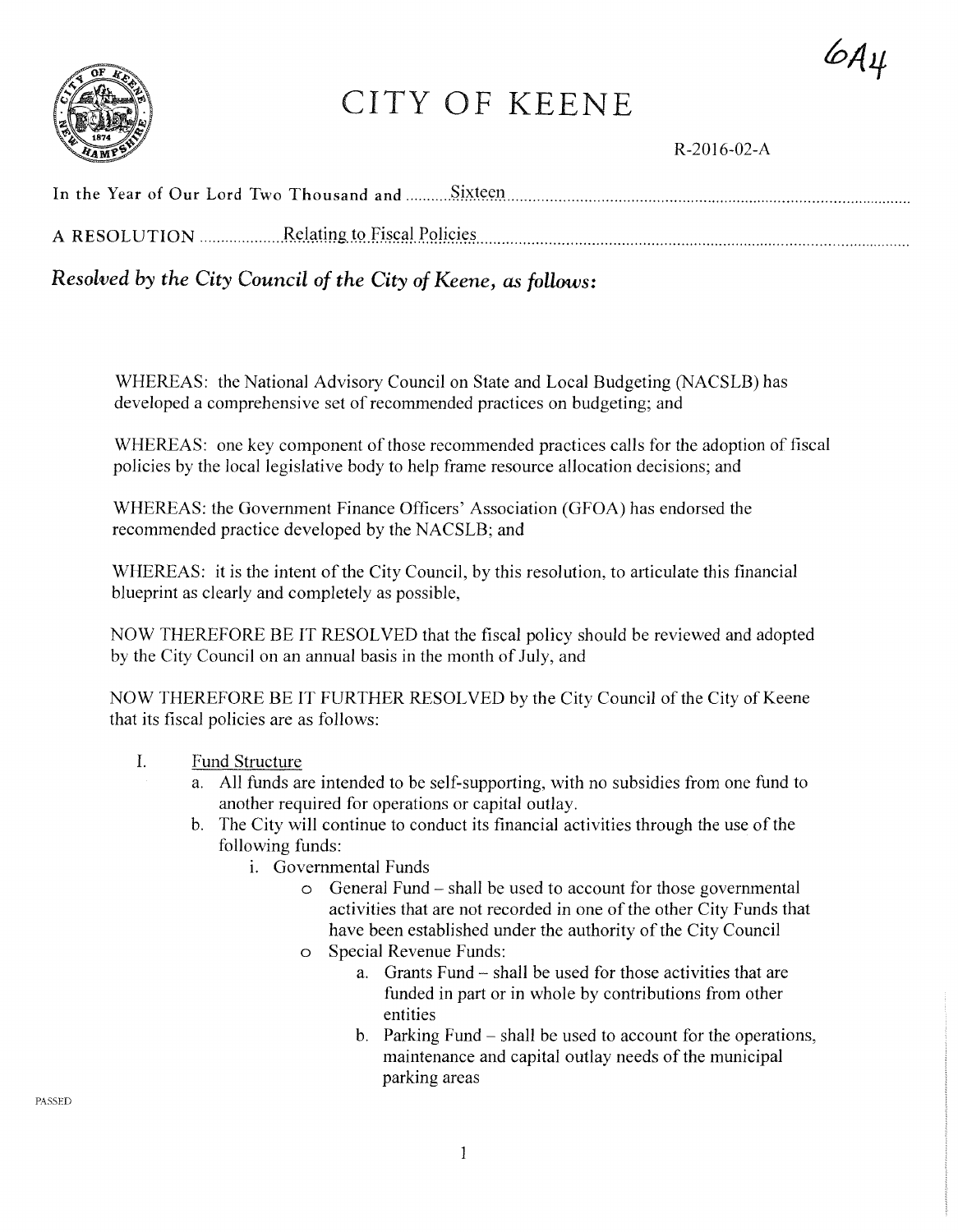- c. PC Replacement Fund shall be used to account for the on-going replacement of PC's and certain peripherals, and desk top software utilized by all City departments
- d. Solid Waste Fund shall be used to account for the activities of the transfer and recycling operations and for post-closure costs associated with the closed landfill
- o Capital Projects Fund- shall be used to account for the capital projects funded by any of the governmental funds
- ii. Proprietary Funds
	- o Enterprise Funds
		- a. Sewer Fund- shall be used to account for the operations, maintenance, and capital outlay needs of the sewer collection and treatment systems
		- b. Water Fund- shall be used to account for the operations, maintenance, and capital outlay needs of the water treatment and distribution systems
	- o Internal Service Funds
		- a. Equipment Fund shall be used to account for the operations, maintenance and capital outlay needs of fleet services
- II. Budget
	- a. The City shall adopt appropriated budgets for the following funds
		- i. General Fund
		- ii. Parking Fund
		- iii. PC Replacement Fund
		- iv. Solid Waste Fund
		- v. Sewer Fund
		- vi. Water Fund
		- vii. Equipment Fund
	- b. All appropriated budgets shall be adopted annually.
	- c. All appropriations for annual operating budgets (exclusive of capital projects) shall lapse at fiscal year end unless encumbered by a City of Keene purchase order that is recorded in the Finance Department computer system on or before June  $30<sup>th</sup>$  of any year, or as authorized by the City Manager in writing, on a caseby-case basis. Those encumbrances shall be reported to the City Council in an informational memorandum by July 15 of every year.
	- d. The City Council shall be presented with a budget for each of the funds that have an appropriated budget annually, and each shall be balanced.
	- e. The budget document shall provide projections of revenues and expenditures/expenses beyond the subject year.
	- f. Upon completion of any project, any residual funds shall be returned to the fund that provided the original appropriation.
	- g. Partner City Committee
		- 1. For the Partner City Committee, general fund appropriations shall be accounted for and expended separately from donations and proceeds from fund raising activities.
		- ii. Each year, if the city council approves a general fund appropriation, that amount shall be transferred into a distinct non-lapsing account. The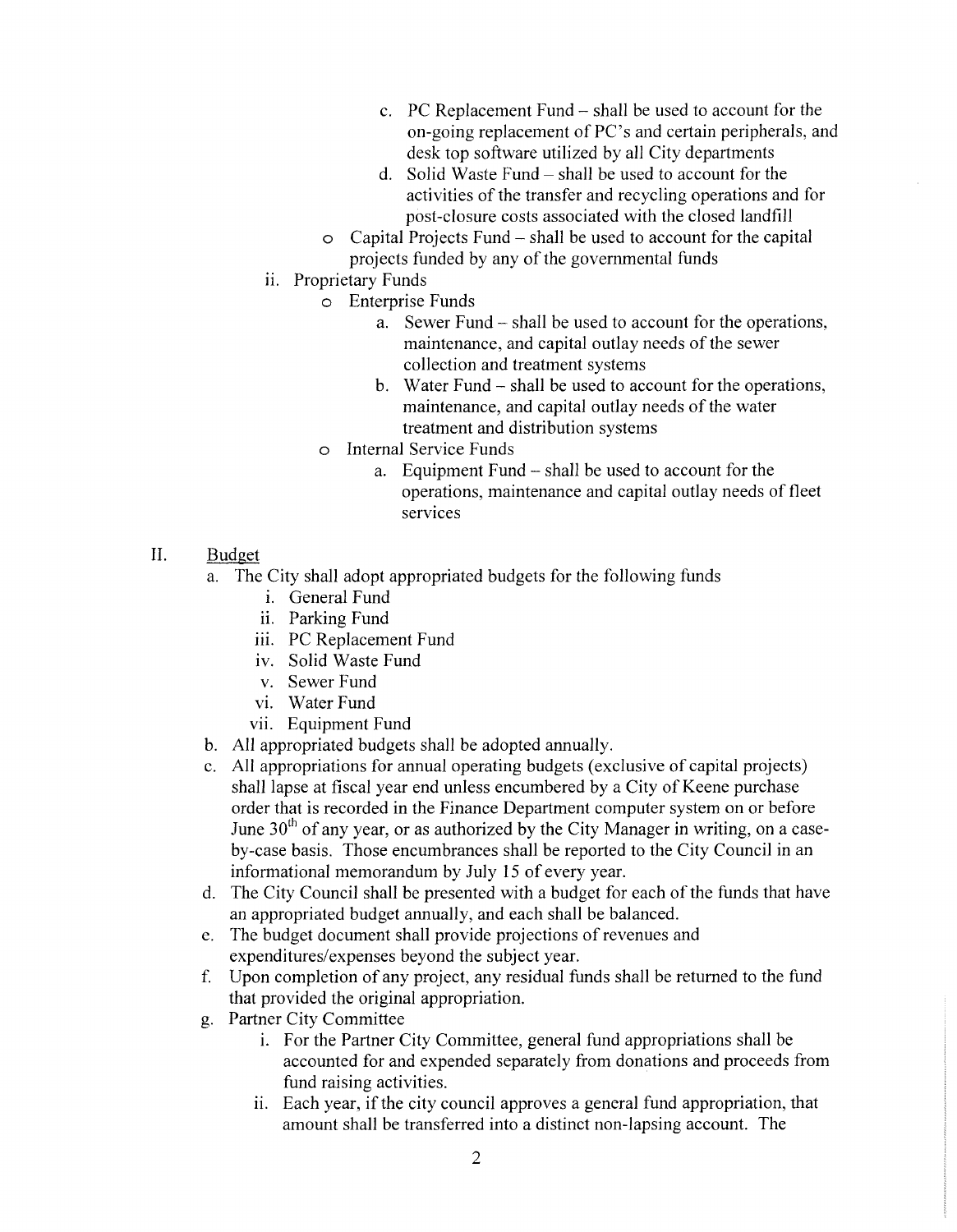Partner City Committee is authorized to spend this appropriation, as well as the donations and proceeds from fund raising activities, for activities associated with their purpose, as defined in the city code. At year end, the balance remaining in the non-lapsing account funded by general fund appropriations shall be reviewed by city staff. To the extent that any balance remaining exceeds the total of the two most recent appropriations, the excess shall be returned to the general fund as surplus.

- III. Purchasing
	- a. Environmental Preferred Purchasing. To the greatest extent possible and within budgetary constraints, the City of Keene will consider life-time costs and environmental impacts when purchasing goods and services.
		- 1. Practices will be developed, implemented and adhered to that will reduce waste by increasing product efficiency and effectiveness.
		- ii. Products that minimize environmental impacts, toxins, pollution, and hazards to worker and community safety will be given preference to the greatest extent practicable.
		- iii. To the greatest extent possible and within budgetary constraints, the City of Keene will purchase products that:
			- o include recycled content,
			- o are durable and long-lasting,
			- o conserve energy and water,
			- o use agricultural fibers and residues,
			- o reduce greenhouse gas emissions.
		- iv. To the greatest extent possible and within budgetary constraints, the City of Keene will incorporate green building principles and practices into the planning, design, construction, management, renovation, operation, and demolition of all City facilities.
	- b. Collaboration. The City will seek collaboration with other interested governmental entities or agencies to consolidate when possible and practicable employees, services, and the purchase of materials, supplies, and other consumables, when doing so:
		- i. reduces duplication of effort,
		- ii. provide for the efficient and effective use of public resources, and
		- iii. conforms to budgetary parameters and remain cost competitive.
- IV. Revenues
	- a. One-time revenues. One-time revenues will only be applied toward one-time expenditures; they will not be used to finance on-going programs or services. Ongoing revenues should be equal to, or greater than, on-going expenditures.
	- b. Diversity. The City will strive to diversify its revenues in order to maintain needed services during periods of declining economic activity and/or during periods of property tax pressures.
	- c. Designation of Revenues.
		- i. Each year, the City shall designate and set aside \$25,000 for conservation purposes, funded through the allocation of the Land Use Change Tax (LUCT). If the prior years' LUCT revenues are less than \$25,000, the General Fund will provide the difference from general revenues to ensure an annual contribution of \$25,000. Additionally, in the years when the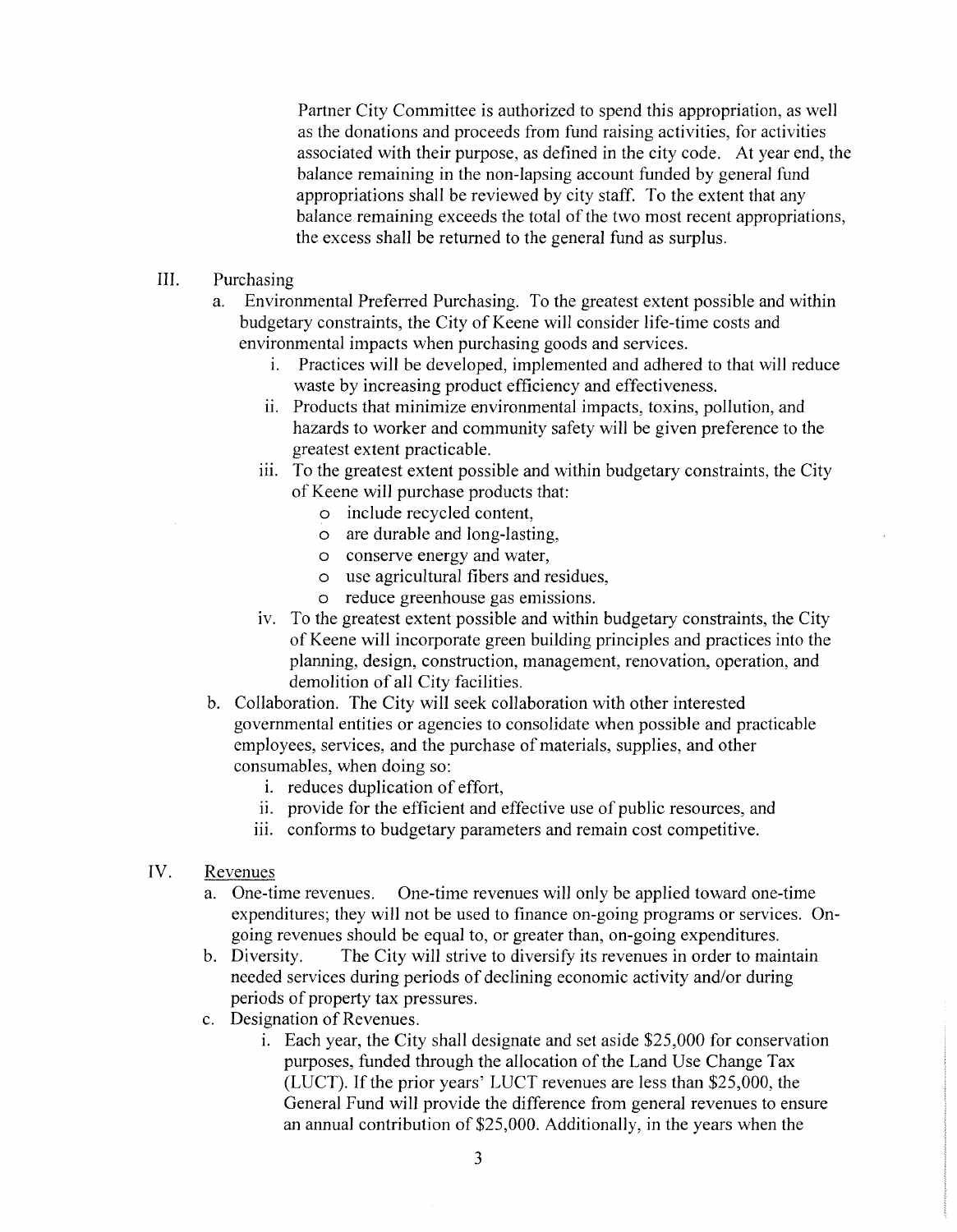LUCT revenues exceed \$25,000, 50% of the amount over \$25,000 will be designated for the conservation purposes, with the total annual designation not to exceed \$100,000. Expenditure of funds to be made upon approval of the City Council. Balance of said sum not to exceed \$500,000.

- i. Direct reimbursements from other entities shall be used to offset the appropriate City expense.
- iii. Except for the provisions stated above, or as provided otherwise by Federal or State law, or by local ordinance, no unanticipated revenues shall be designated for a specific purpose(s) unless directed by the City Council.
- d. Property Taxes.
	- 1. The City shall limit its property tax revenue increases to the Boston CPI, net of expenditures required by law, and debt service payments. The City chooses to utilize the CPI, not because it reflects inflation in the City's costs, but because it reflects the overall inflation in what citizens purchase. This manages City spending such that increases in a citizen's tax bill are in line with increases in all of their other expenses. The goal is to have the cost of City services as a percentage of a taxpayer's total expenses remain constant.
	- ii. Property Tax Credits and Exemptions. All exemptions and credits will be reviewed with the City Council every three years unless there are legislative changes that cause a review to occur on a more frequent basis.
	- iii. The State has chosen to solve its revenue problem by downshifting expenses to the local communities and tapping into the broad based property tax at the local level. Downshifting is an effective strategy for the State; however, it is unsustainable at the local level and would quickly lead to a significant reduction in City services. The City is sensitive to these added expenses to the taxpayers and will attempt to limit the impact; however, as a State expense, the City will pass through the State downshifting to the taxpayers.
- e. Non-property tax revenues. The City will maximize the utilization of payments in lieu of taxes and user fees and charges.
- V. Fees and Charges
	- a. Certain services provided by the City of Keene will be assigned a fee or charge for the users of the service, dependent upon how the community benefits from the provision of those services.
		- 1. In the event that the benefit is community-wide, there will be no user fee or charge assessed.
		- i. In the event that the service benefits a finite and definable sector of the community, then that group will be assessed a fee or charge for provision of the service.
	- b. Cost Recovery
		- 1. Cost recovery goals should be based on the total cost of delivering the service, including direct costs, departmental administration costs, and organization-wide support costs (e.g. accounting, human resources, data processing, insurance, vehicle maintenance).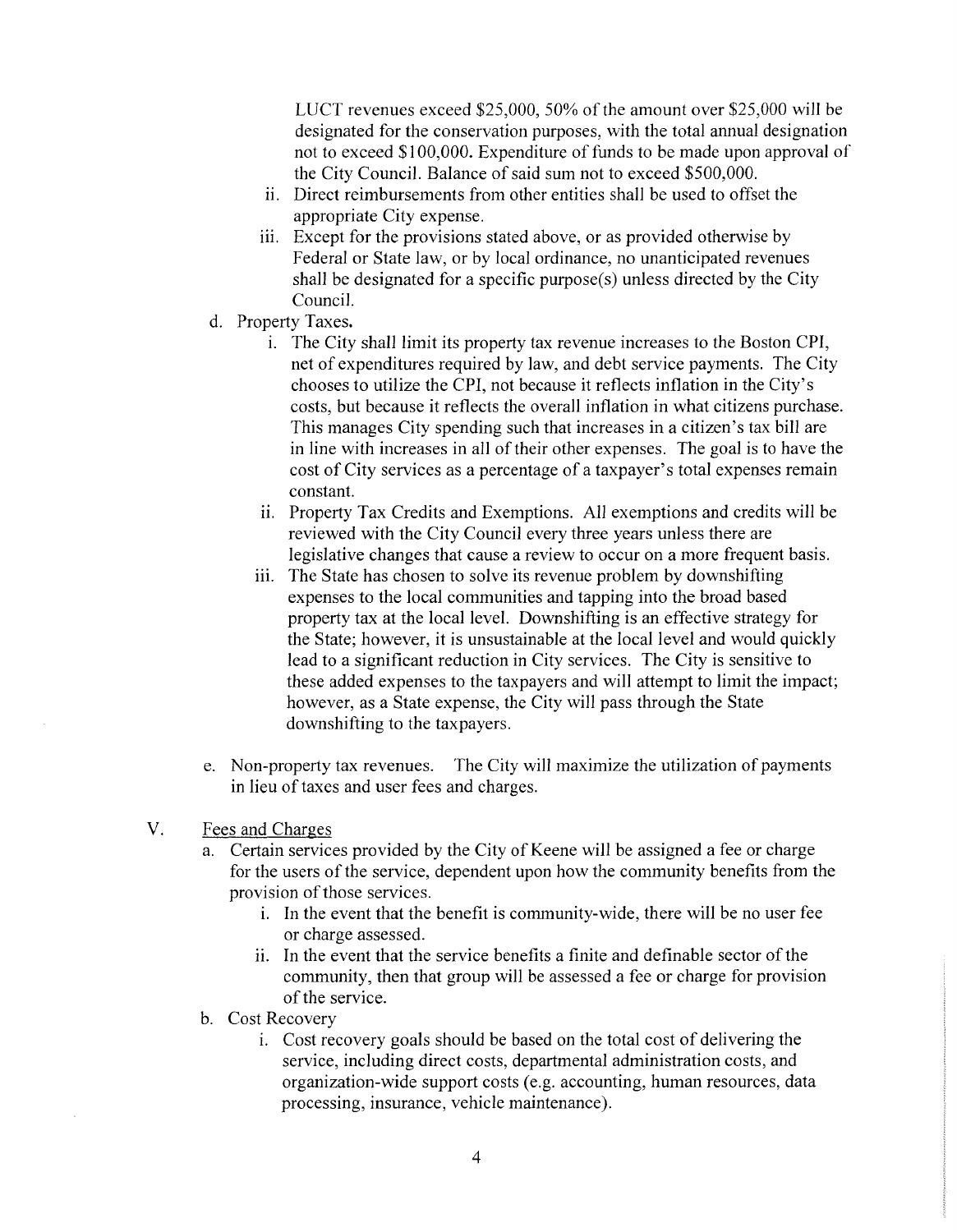- i. Fees and Charges will be set at something less than full cost recovery when:
	- o A high level of cost recovery will negatively impact the delivery of service to low-income groups.
	- o Collecting the fees and charges is not cost effective.
	- o There is no intended relationship between the amount paid and the benefit received (e.g. social service programs).
	- $\circ$  There is no intent to limit the use of the service (e.g. access to parks and playgrounds).
	- o Collecting the fees would discourage compliance with regulatory requirements and adherence to said requirements is self-identified. and as such, failure to comply would not be readily detected by the City of Keene.
- iii. Fees and Charges will be set at, or above, full cost recovery when:
	- o The service is also provided, or could be provided, by the private sector.
	- o The use of the service is discouraged (e.g. fire or police responses to false alarms).
	- o The service is regulatory in nature and voluntary compliance is not expected (e.g. building permits, plans review, subdivisions).
- iv. Ambulance:
	- o Service fees shall be set at 250% above the Medicare-determined usual and customary charge.
	- o A fee will be implemented for those instances when responses that involve the use of drugs or specialized services are provided, but there is no transport
	- o There will be no charge for responses determined by the Fire Department to be "public assists."
- c. The method of assessing and collecting fees should be made as simple as possible in order to reduce the administrative and support costs of collection.
- d. The City will periodically utilize the services of a collection agency when all other reasonable efforts to collect fees and fines have been exhausted; fees for such services to be paid from amounts collected.
- e. Rate structures should be sensitive to the market price for comparable services in the private sector or other public sector entities.
- f. All fees and charges shall be adopted by the City Council.
- g. Fees and charges shall be reviewed on an on-going basis, and recommended changes brought forth to the City Council for action, to ensure that they remain appropriate and equitable.
- VI. Capital Improvement Program
	- a. The City of Keene shall prepare a capital improvement program (CIP) with a span of six years.
	- b. The CIP shall be updated annually.
	- c. The CIP will include all projects anticipated to be undertaken in the ensuing sixyear period that have an estimated cost in excess of \$20,000 and an anticipated useful life of at least five years.
	- d. The CIP shall contain revenue projections and rate impacts that support estimated operating costs as well as the proposed capital program.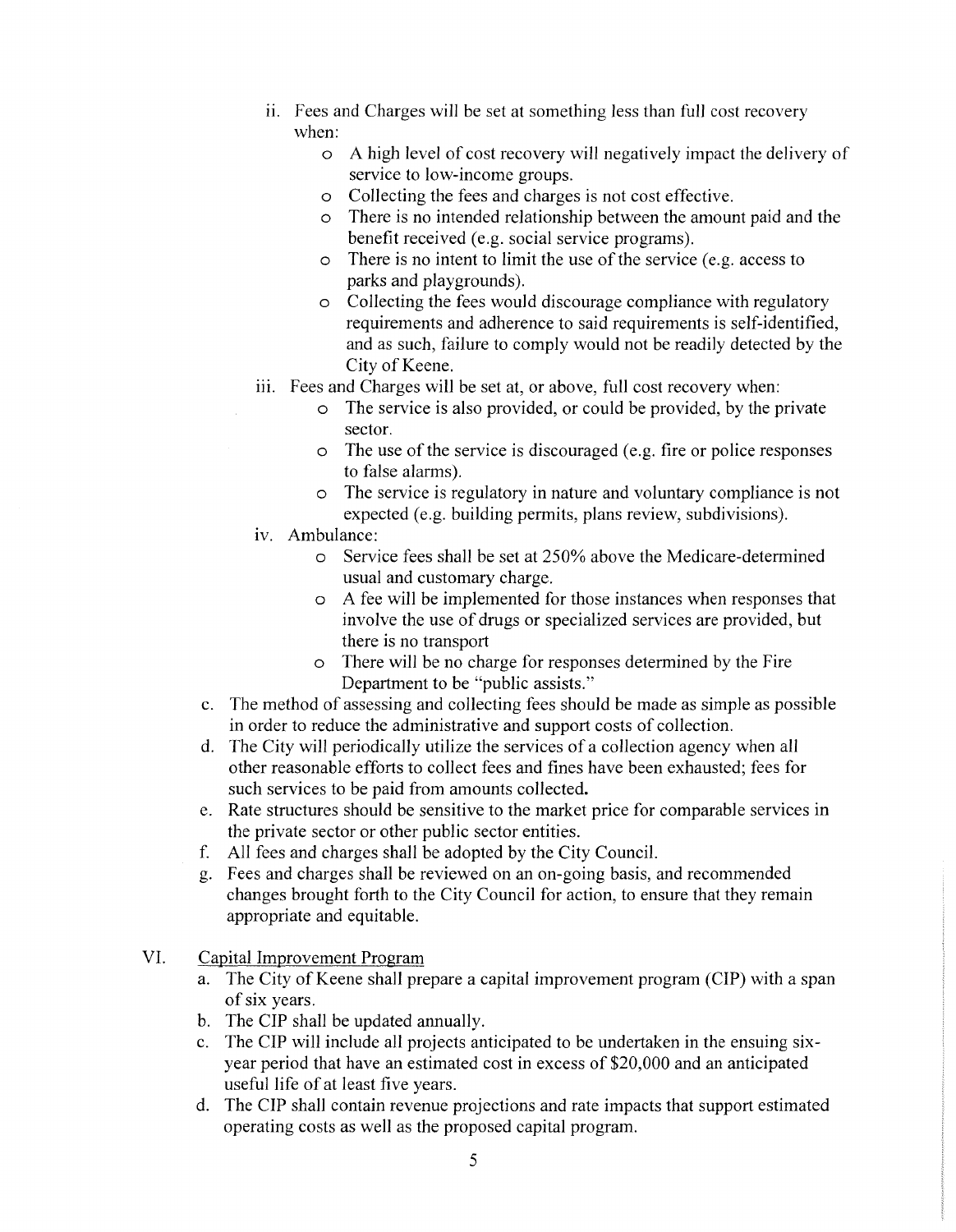- e. Each project funding-request shall originate from a city department and shall include the following information:
	- 1. A description of the project.
	- ii. A cost estimate.
	- iii. A project time line.
	- iv. A priority ranking.
	- v. An estimate of the operating budget impact.
	- vi. A reference to Community Goals.
	- vii. A reference to Master Plans.
- f. The CIP will be reviewed by the Finance Committee of the City Council and by the Planning Board.
- g. The CIP will be the subject of a public hearing before it is adopted.
- h. The funding requests in the first year of the adopted CIP will be included in the next annual budget document.
- 1. Upon project completion, any residual funds shall be returned to the fund that provided the original appropriation, unless otherwise directed by the City Council.
- VII. Debt
	- a. The City of Keene will periodically incur debt to finance capital projects. All issuances of debt are subject to State of NH RSA 34 and 162-K.
	- b. Debt may be issued to fund those projects with a public purpose of a lasting nature, or as otherwise allowed by state law.
	- c. Debt will not be issued to provide for the payment of expenses for current maintenance and operation except as otherwise specifically provided by law
	- d. The City of Keene shall not incur debt that exceeds any limits set by state law.
	- e. All bonds are authorized by Resolution of the Keene City Council and require a 2/3 vote.
	- f. The City of Keene may use the services of a financial advisor to assist in preparing for, and executing, any sale of bonds. Said services shall be obtained as the result of a Request for Proposals (RFP) process, which shall be conducted at a minimum of once every five (5) years.
	- g. The City of Keene shall acquire the required services of bond counsel as the result of a Request for Proposals (RFP) process, which shall be conducted at a minimum of once every five (5) years.
	- h. Form. The City of Keene issues three types of bonds:
		- 1. General Obligation Bonds- repayment is backed by the full taxing power of the City of Keene.
		- ii. Tax Increment Financing Bonds repayment is first backed by the revenue stream generated by increased revenues created within an established Tax Increment Financing District; to the extent that the increased revenues created within the district are not adequate, the repayment of the bonds would then be backed by the full taxing power of the City of Keene.
		- iii. Refunding Bonds these bonds are issued to refinance outstanding bonds before their term in order to either remove restrictions on the original bonds and/or to take advantage of lower interest rates. Repayment is backed by the full taxing power of the City of Keene.
	- 1. Competitive sale is the preferred method of sale, however negotiated sales may occur for a current or advance refunding, or for other appropriate reasons.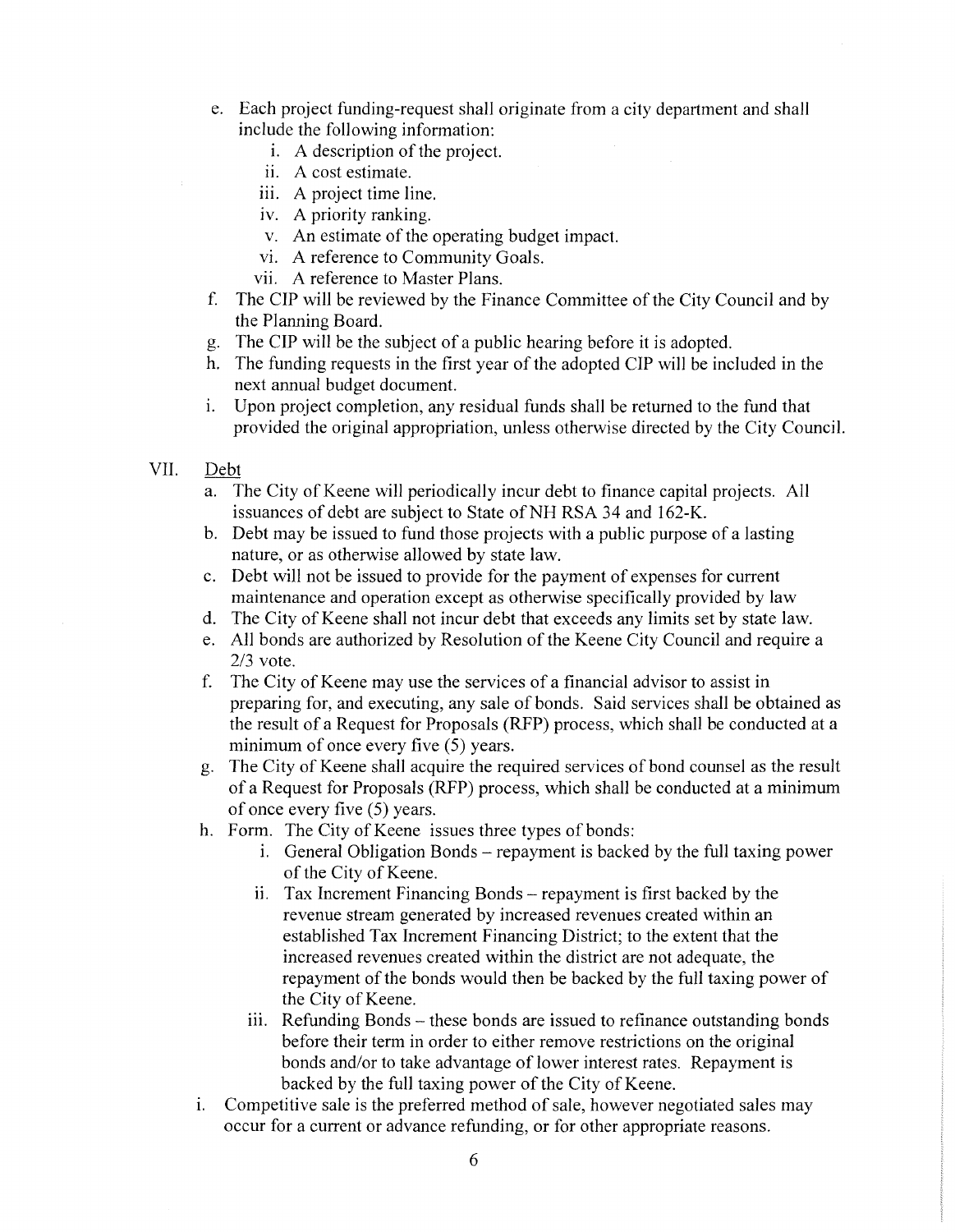- j. Term
	- 1. Debt will be incurred only for those projects with a useful life of at least five (5) years.
	- ii. The term of any debt incurred by the City shall be limited to no greater than the expected useful life of the improvement.
- k. The use of short-term financing, lease or lease-purchase agreements shall be kept to a minimum.
- 1. The City of Keene will contain its General Fund debt service and current revenue capital outlay appropriations, on a five-year average, at or less than 15% of the General Fund operating budget.
- m. Other funding sources to the extent they are available, the City of Keene will actively pursue
	- 1. Grants that reduce the city's initial investment in project/improvement
	- ii. Grants that contribute to the on-going debt service for city project(s)
	- iii. Other financing tools such as tax credits that leverage the City's initial investment in a project.
- VIII. Capital Assets
	- a. The City of Keene will develop and maintain a computerized capital asset system and database, including the necessary procedures and policies, to ensure the accurate and timely recording and reporting of additions, modifications, improvements, transfers and disposal of capital assets in accordance with generally accepted accounting principles (GAAP).
	- b. Capitalization of equipment, buildings, land and improvements other than buildings (if one or more of the following criteria are met):
		- i. Cost (if known) or fair market value is greater than or equal to \$5,000 and useful life is greater than one year for new or replacement items
		- i. In the case of modifications and upgrades, cost is greater than or equal to \$5,000 for equipment, and \$10,000 for buildings and other improvements and the changes accomplish one or more of the following:
			- o Prolongs the useful life of the asset
			- o Adapts the asset to a new or different use
			- o Substantially increases the value of the asset
			- o Does not substantially replace a current asset
		- iii. All land acquisitions will be capitalized at cost (if known) or fair market value
		- iv. The total cost of placing an asset into service condition will be capitalized.
	- c. Capitalization of infrastructure
		- i. Cost greater than or equal to \$10,000 and useful life greater than five years
		- ii. The depreciation approach will be utilized for the reporting of all infrastructure
	- d. Depreciation: straight-line depreciation will be used to depreciate all depreciable capital assets over the estimated useful life of each asset, as determined by industry standards.
	- e. Asset Classification: assets will be recorded within broad asset groups (e.g. land, buildings, etc.).
	- f. Budgeting: the budgeting of capital assets will be in a manner that will facilitate the identification and recording of the asset in accordance with this policy.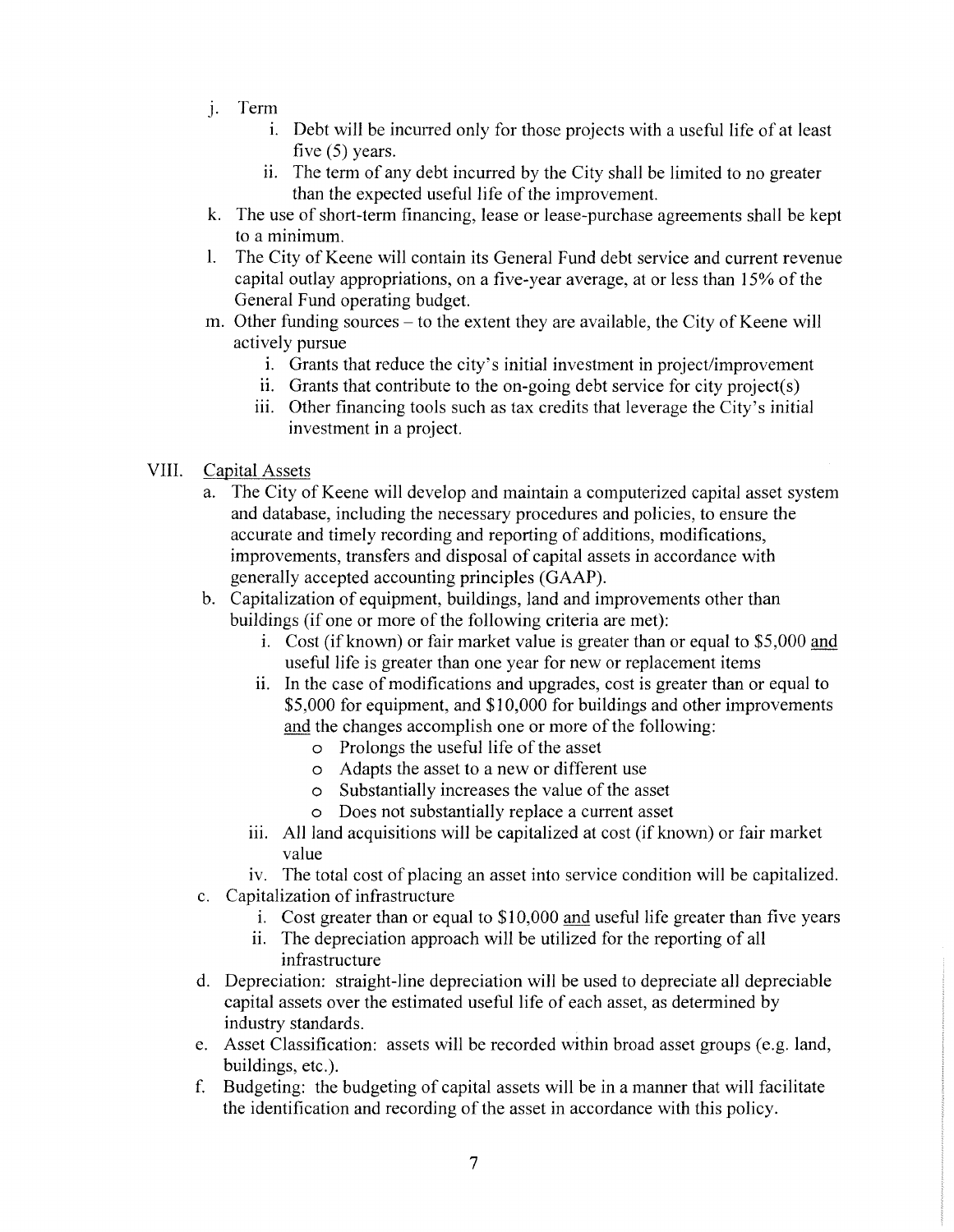## IX. Fund Balance Classification Policies and Procedures

- a. Fund Balance: Fund balance represents the difference between current assets and liabilities and shall be comprised of non-spendable, restricted, committed, assigned and unassigned amounts defined as follows:
	- 1. Non-spendable fund balance- includes amounts that are not in spendable form such as inventory or prepaid expenses or are required to be maintained intact such as perpetual care or the principal of an endowment fund.
	- 2. Restricted fund balance- includes amounts that can only be spent for specific purposes stipulated by external resource providers such as grantors or, as in the case of special revenue funds, as established through enabling legislation.
	- 3. Committed fund balance includes amounts that can be reported and expended as a result of motions passed by the highest decision making authority, the City Council.
	- 4. Assigned fund balance- includes amounts to be used for specific purposes including encumbrances and carry forwards authorized and fund balance to be used in the subsequent fiscal year.
	- 5. Unassigned fund balance- includes amounts that are not obligated or specifically designated and is available in future periods.
- b. Spending Prioritization: when an expenditure is incurred that would qualify for payment from multiple fund balance types, the City uses the following order to liquidate liabilities: restricted, committed, assigned and unassigned.
- c. Net assets: net assets represent the difference between assets and liabilities. Net assets invested in capital assets, net of related debt, consists of capital assets, net of accumulated depreciation, reduced by the outstanding balances of any borrowing used for the acquisition, construction, or improvement of those assets. Net assets are reported as restricted when there are limitations imposed on their use either through enabling legislation adopted by the City or through external restrictions imposed by creditors, grantors or laws or regulations or other governments. All other net assets are reported as umestricted.

#### X. Stabilization Funds

- a. Unassigned Fund Balance.
	- 1. That portion of available funds within each fund that can be used to offset emergency expenditures, a downturn in collection of significant revenues, or other unforeseen events.
		- o Unassigned fund balance for the General Fund will be maintained at between seven  $(7)$  and ten  $(10)$  percent of the sum of the total of the General Fund annual operating budget and the property tax commitment for the school (both local and state) and the county.
		- o Fund balances in all other budgeted funds should be maintained at between five  $(5)$  and ten  $(10)$  percent of the annual operating budget for that fund.
- b. Self-funded health insurance.
	- i. The City shall retain funds for its self-funded health insurance program. The intended purposes for these funds are to provide a measure to smooth rate fluctuations, to accommodate an unforeseen increase in claims, and to provide financial protection from run-out costs in the event the city moves toward a fully insured plan. The amount retained shall not exceed three months of estimated claim costs.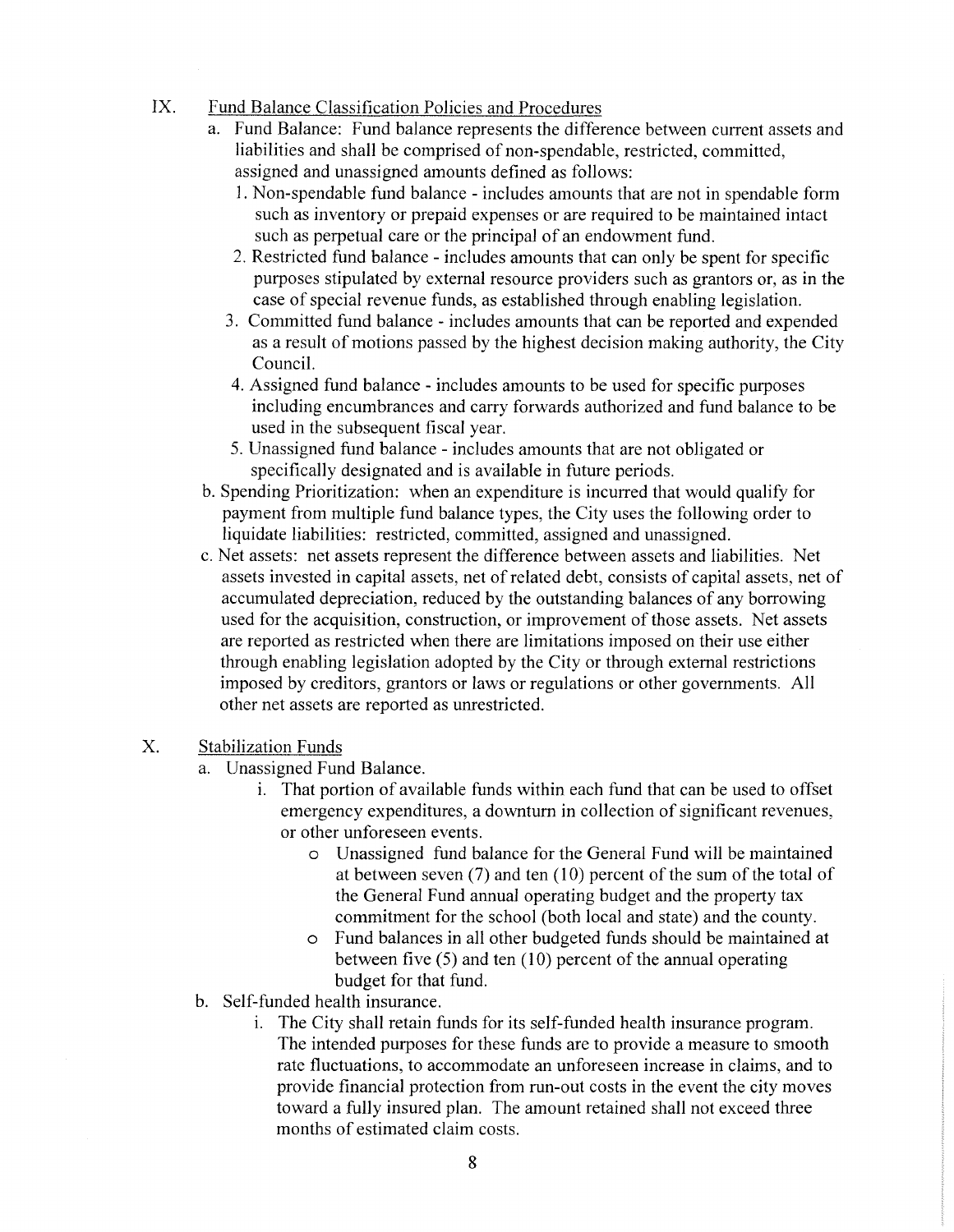- c. Capital Reserves.
	- 1. Capital Reserves, classified as committed funds, are reserves established under State of NH law, invested by the Trustees of Trust Funds, for several purposes that include the construction, reconstruction, or acquisition of a specific capital improvement, or the acquisition of a specific item or of specific items of equipment, or other purposes identified in RSA 34, relating to Capital Reserve Funds for Cities.
	- ii. The City of Keene has established the following capital reserves:
		- 1. Fire Equipment Capital Reserve for the acquisition or significant rehabilitation of fire apparatus
		- 2. Ambulance Capital Reserve for the acquisition or significant rehabilitation of ambulances
		- 3. Intersection Improvements Capital Reserve for the rehabilitation or reconstruction of existing intersections
		- 4. Hazardous Waste Site Capital Reserve- for the clean-up, mitigation and testing associated with the old City landfill located at 580 Main Street
		- 5. Transfer/Recycling Center Capital Reserve- for the repair and replacement of existing infrastructure, systems and equipment
		- 6. City Hall Parking Deck Capital Reserve- for the repair and replacement of existing infrastructure, systems and equipment
		- 7. Wells Street Parking Facility Capital Reserve- for the repair and replacement of existing infrastructure, systems and equipment
		- 8. Landfill Closure Capital Reserve for the closure and postclosure costs associated with the City landfill located at Route 12 North.
		- 9. Wastewater Treatment Plant Capital Reserve- for the repair and replacement of major components of plant, including equipment and building
		- 10. Martel Court Pumping Station Capital Reserve- for the repair and replacement of major components of station, including equipment building
		- 11. Sewer Infrastructure Capital Reserve for the repair and replacement of existing infrastructure, systems and equipment including pump stations and the collection system
		- 12. Water Treatment Facility Capital Reserve- for the repair and replacement of major components of facility including pumps, controls, chemical systems, etc., and building components
		- 13. Water Infrastructure Capital Reserve for the repair and replacement of major components of existing infrastructure, systems and equipment including wells, lift stations, tanks, etc., and the distribution system
		- 14. Fleet Equipment Capital Reserve for the replacement of vehicles and equipment under the Imanagement of Fleet Services
		- 15. Bridge Capital Reserve- for the construction, reconstruction and rehabilitation of bridges.